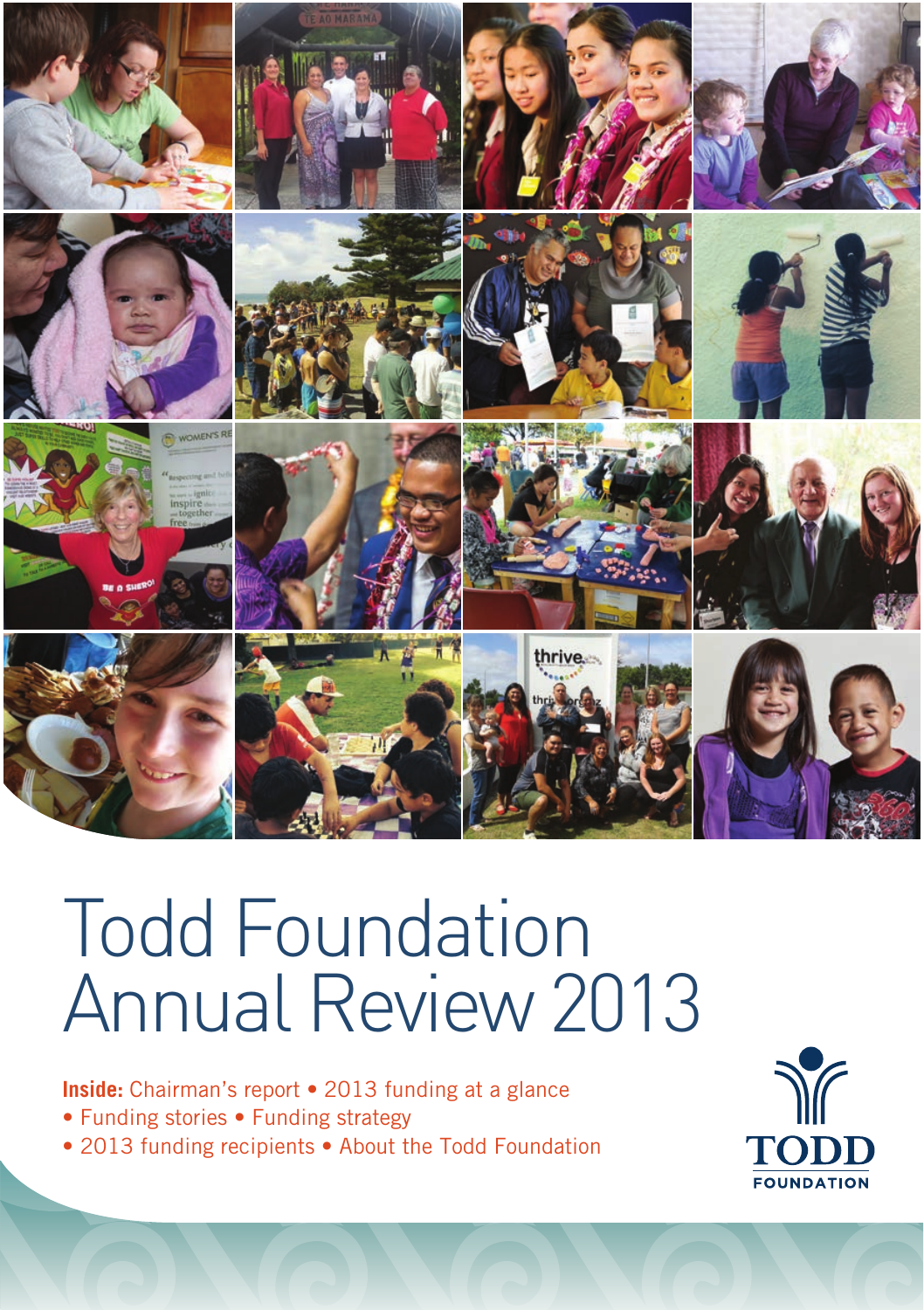# Chairman's report 2013



**We listen, we learn, we adapt** — these are concepts embedded in the way we work at the Todd Foundation. Here are three examples from 2013 of these principles in action:

- We listened to community members from low socioeconomic neighbourhoods, to grantees and to experts in the areas we fund, and we adapted our funding strategy accordingly — you can see the summary on pages 6 and 7.
- We heard how the psycho-social needs in Christchurch post-earthquake remain high. In response, our Special Focus Fund will focus on Christchurch's continued recovery, and we will work collaboratively to explore how we can best help.
- We listened to grantees who told us that written accountability reports were time-consuming and took focus away from their core work. Following last year's successful pilot, we are implementing roundtable reporting, where grantees report in person and in groups.

It is gratifying as chair of the Foundation to oversee our learning and growth we have come a long way.

I would like to offer a special thanks to Alan Harwood, who recently retired from the Investment Board after many years of dedicated service. We also welcome Paul Bevin who joined the board as Alan's replacement.

Finally, thank you to the Todd family and the Todd businesses for your generous support of the Foundation, to the trustees and staff who without fail go the extra mile, and to everyone who works for and with the organisations we fund. Together we build an "Aotearoa New Zealand where all families, children and young people thrive and contribute."

Sir John Todd, Chairman, Todd Foundation

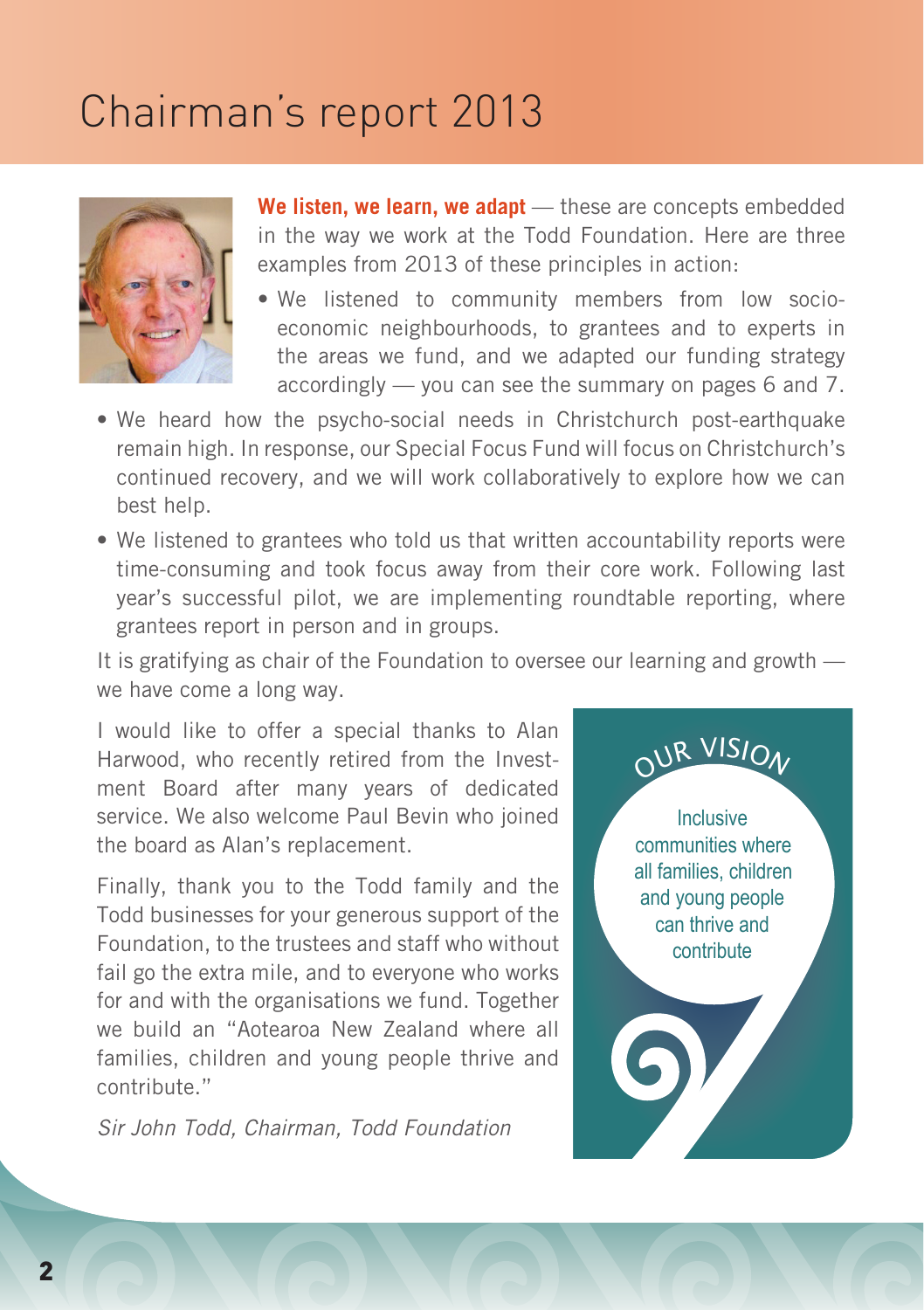# 2013 funding at a glance

*The money*

Total \$4,575,949 2013 grants



2013 \$440,000 overheads

## *Where we funded*

90 community<br>
Supported in 11 and supported in 11 and supported in 12 as well as 16 scholarships

### *How we funded*

**Grants awarded for** 45% more than one year

**Median hours to submit** an initial application

 $\overline{2}$ 8

Median hours for shortlisted applicants to submit a full proposal

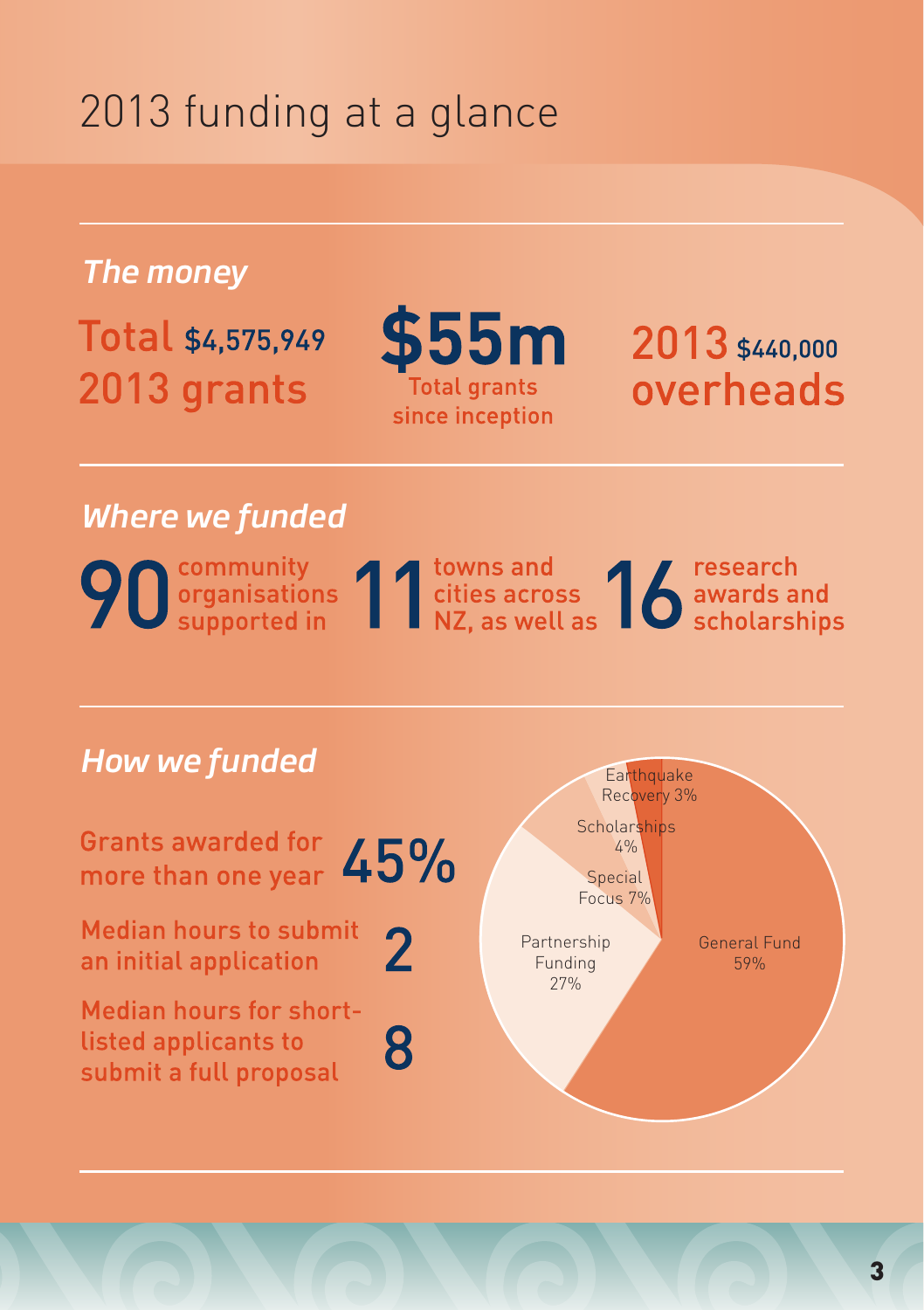# Te Hana Te Ao Marama Putting an economic footprint in the sand

**An ambitious project to build a replica 17th century Måori village** and fortified pa at Te Hana, 80km north of Auckland, has helped awaken a "new dawn" in the once struggling township.

The Te Hana Te Ao Marama Måori Cultural Centre — which is known as a beacon of hope — is the brainchild of local man Thomas de Thierry. He came up with the idea in 1999 as a way of dealing with Te Hana's growing unemployment and crime rates. Fifteen years later the centre is doing just that.

"Te Hana is about the new dawn, and we are in that space and transitioning forward," says CEO Jacques Puriri-Kaitapu. "Te Hana has awoken and is alive and thriving."

More than 12,000 people have visited the centre since it opened in July 2011, ranging from school students and domestic travellers to overseas tourists from visiting cruise ships.

The trust that runs it is now developing a new strategic and business plan to help position the centre as the region's preferred Måori cultural experience.

"We are a catalyst for change," says Jacques. "We are consolidating and moving forward, sharing our dream and telling our stories through tourism and education, enabling economic stability and growing our economy."

Te Hana Te Ao Marama is already providing job opportunities for local people through a new partnership programme with Work and Income New Zealand. It's hoped that eventually the centre will employ between 50 and 250 people.

"We really feel we are putting our own economic footprint in the sand."

Te Hana Te Ao Marama is an example of community-led development and social enterprise and was funded through the Todd Foundation's General Fund.





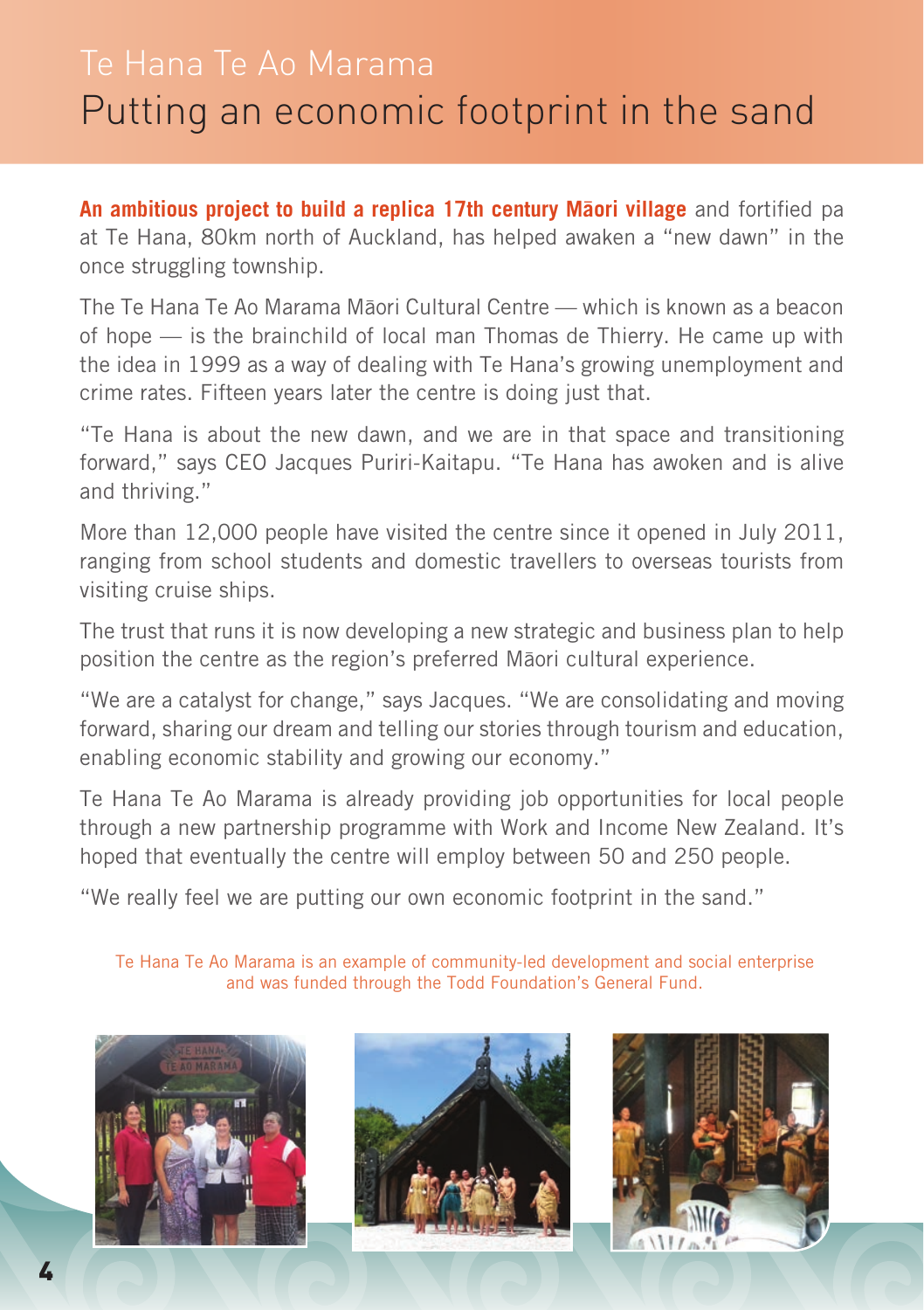Women's Refuge



# Enlisting friends to end domestic violence

**An innovative outreach programme** originally aimed at giving young women the information they need to help friends leave — or change — violent relationships is now helping thousands of New Zealanders of all ages to support women experiencing domestic violence.

The Women's Refuge's Shero campaign began in 2012 as a way of providing information about domestic violence to young women.

"We wanted to find a way of reaching this audience, and helping them realise that they could be one of the one-in-three women who experience domestic violence — but without making them feel ashamed or singled out," says Lesley Picking, strategic relationships manager at Women's Refuge.

The organisation decided to focus instead on helping their friends become "Sheros" (the word is a combination of "she" and "hero") by providing userfriendly information about the signs of domestic violence, and how to support someone who is in a violent relationship.

"It works well, because when you're communicating about being a Shero you can also be communicating to someone who is experiencing domestic violence."

The campaign struck a chord with people of all ages and it is now one of Women's Refuge's main promotional activities. Thousands of Shero information kits printed with help from the Todd Foundation have been distributed at events throughout the country. The Foundation also provided funding to employ a youth worker to extend the campaign's reach even further.

"You don't have to be a superhero to be a Shero," says Lesley. "A Shero is someone who listens and understands, and is able to pass on important information."

The Women's Refuge Shero campaign received two years funding through the Todd Foundation's General Fund under our goal to support families and communities to provide safe and nurturing environments for children.





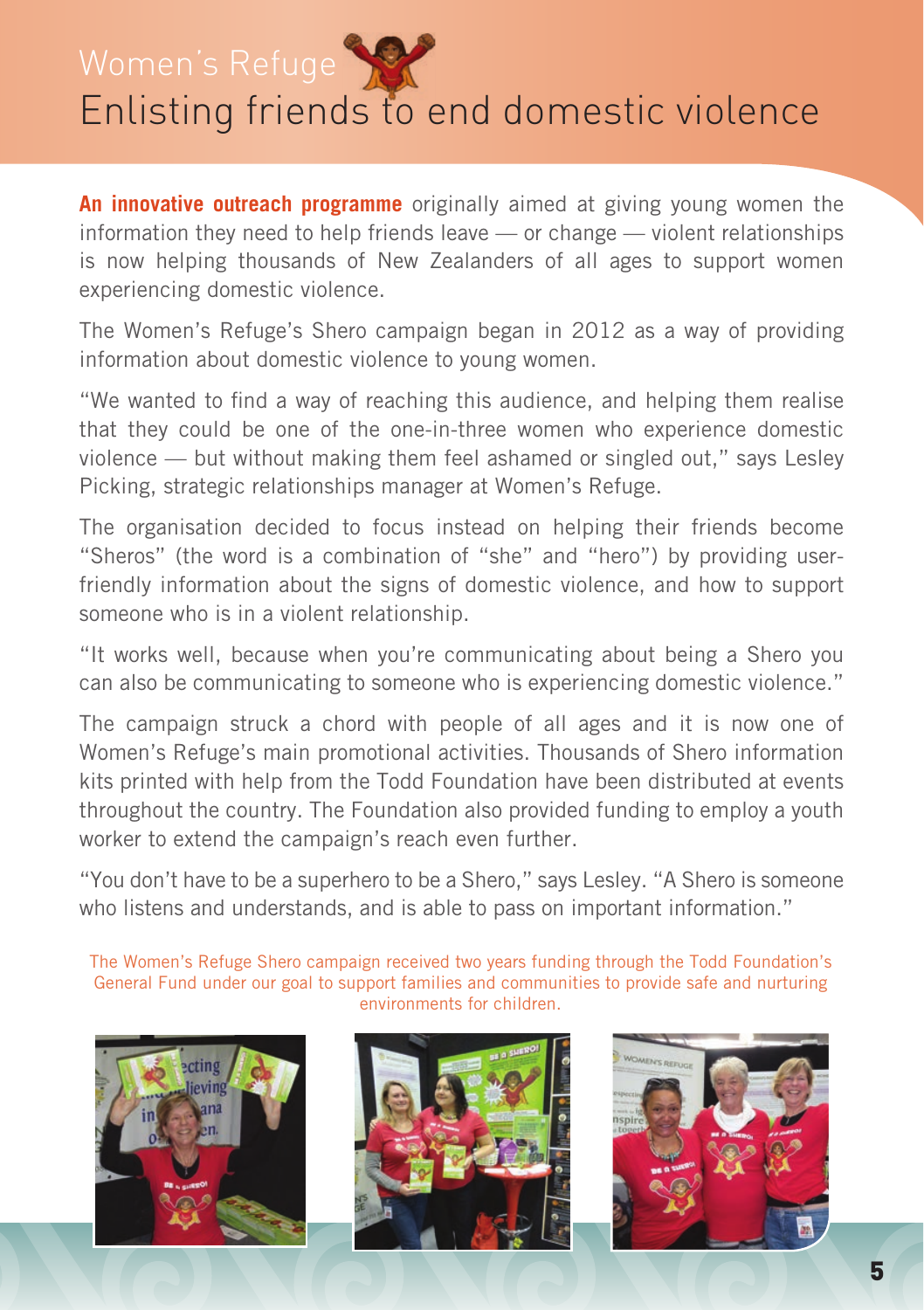# Todd Foundation fund



Assistance for children and families to participate actively in learning, particularly in the early years

Inclu communit all families and your can thr contr

Support for families and communities to provide safe and nurturing environments for children

### We aim to fund organisat

GOAL 1

Focus on people and communities which are excluded or disadvantaged

> General Fund: 1–2 year funding (60% of total)

Create relationships and environments where people help themselves and each other

Actively involve the people and communities served

COAL

ب

## Our fundir

Partnership Funding: 5 years untagged funding (invitation only, 25% of total)

### How we add value

- **• Connecting:** As a funder we have a "helicopter view" of many organisations and we are happy to connect people and organisations.
- **• Sharing:** We freely share what we learn and how we do things.
- **• Collaborating:** We work closely with other funders.
- **• Convening:** We bring grantees together for shared learning (usually through our Partnership Funding).
- **• Supporting organisational development:** We provide matched funding for organisational and professional development (through our Partnership Funding).
- **• Adding our voice:** We can sometimes support our grantees' causes through submissions and relationships.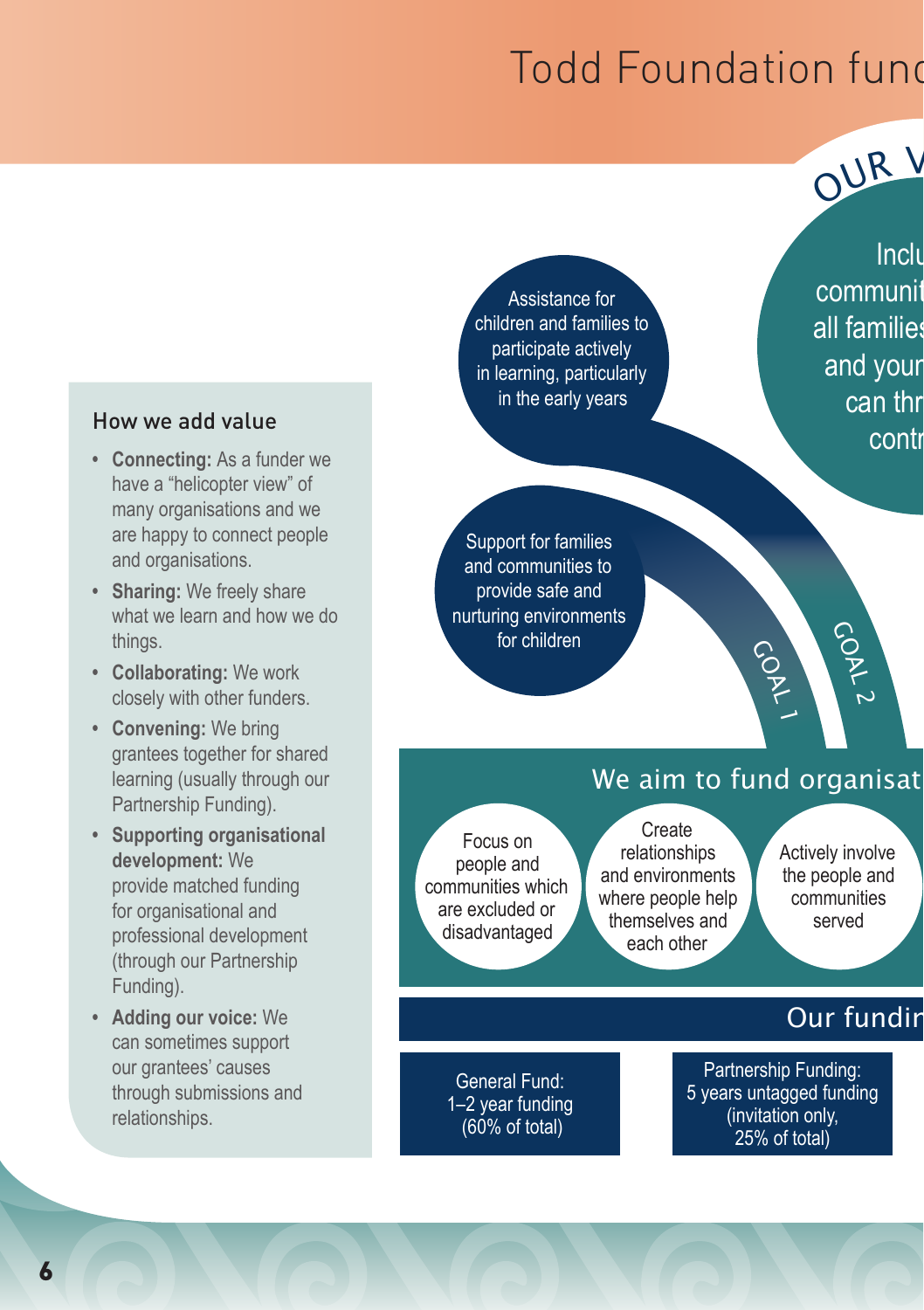# ding strategy 2014–16



### How we work with applicants and grantees

- **•**  We will respect and appreciate your commitment to making a difference.
- **•**  We will listen and learn.
- **•**  We will have regard to the principles of protection, partnership and participation embodied in the Treaty of Waitangi.
- **•**  We will keep our processes clear and simple. We will monitor how long it takes to complete funding applications and try to keep compliance costs as low as we can.
- **•**  We will provide open and honest advice and feedback when requested.
- **•**  We appreciate and value your feedback for how we can improve.
- **•**  Our aim is to work together to change lives for the better.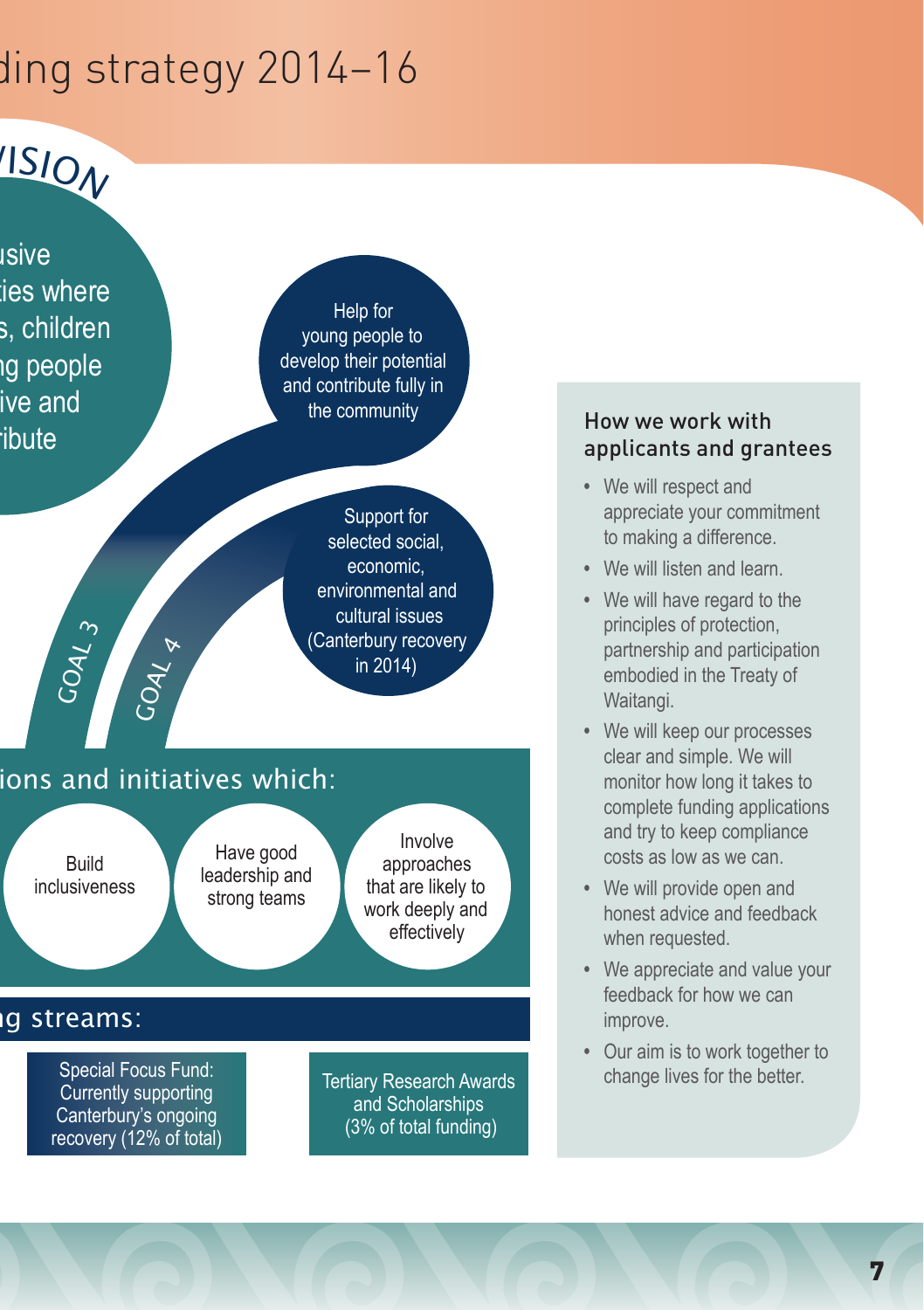# COMET Auckland Changing families' lives through education

**COMET Auckland's inter-generational learning programme**, Whånau Ara Mua, has already helped transform the lives and improved the educational outcomes of hundreds of low-income Auckland families.

Now the year-long programme is ready to move from being a local qualification to one that can be delivered nationally, which means it has the potential to transform the lives of thousands of families throughout the country.

Whånau Ara Mua prepares parents and caregivers for work or further study while helping them become more effectively involved with their children's learning. It is a unique qualification because it is based in primary schools, which allows adults and children to learn together.

Taking the programme can be life changing. Of last year's 105 graduates most of whom were single parents — 47% planned to go on to further study, and 85% said their children were better behaved at both school and home.

"Participants say they're not as angry, and they laugh more with their children," says COMET Auckland CEO Susan Warren. "They talk to them more and read to them more, and they all do their homework together. They also find it easier to talk to their children's teachers — it's not so scary."

COMET used Todd Foundation funding to streamline the programme so it could be delivered to more people on more sites around Auckland. Now it hopes the programme will be approved as a national certificate by NZQA.

"If that happens, adults all over the country would be able to learn, support their children's learning, improve family wellbeing, and also get employability skills and a tertiary qualification."

COMET Auckland is one of 18 recipients of the Todd Foundation's Partnership Funding, which provides 5-year, untagged funding to three or four previously funded grantees each year.





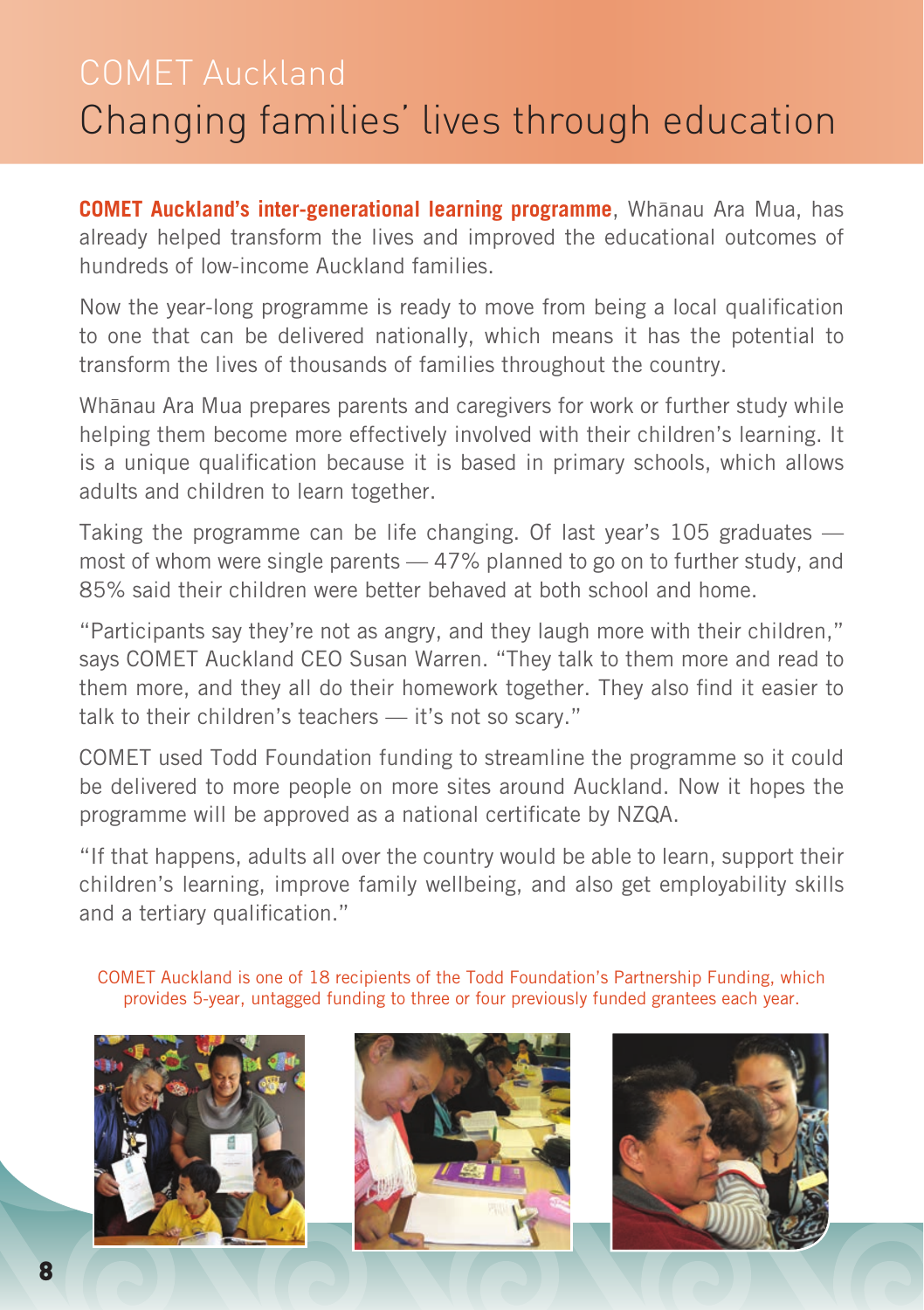# 2013 funding recipients

### General Fund

#### *Support families & communities to provide safe and nurturing environments for children*

| Barnardos Gisborne and                                   |           |
|----------------------------------------------------------|-----------|
| Everyday Theatre*                                        | \$37,500  |
| CanCERN*                                                 | \$100,000 |
| ChangeMakers Refugee Forum                               | \$60,000  |
| Child Matters                                            | \$19,890  |
| Christchurch Migrants Centre<br>Trust - Te Whare Ta Wahi | \$29,600  |
| <b>Grandparents Raising</b><br>Grandchildren Trust NZ    | \$60,000  |
| Habitat for Humanity NZ                                  | \$20,000  |
| Imagine Better*                                          | \$30,000  |
| LifeLine Christchurch                                    | \$50,000  |
| McLaren Park & Henderson<br>South Community Initative    | \$51,000  |
| <b>Migrant Action Trust</b>                              | \$40,000  |
| Ngā Hononga Marae Trust                                  | \$40,000  |
| Open Home Foundation                                     | \$43,000  |
| Parent to Parent New Zealand*                            | \$50,000  |
| Prison Fellowship New Zealand                            | \$50,000  |
| Rata Counselling Centre*                                 | \$30,000  |
| Safer Homes in NZ Everyday<br>$(Shine)*$                 | \$75,000  |
| St John of God Waipuna*                                  | \$50,000  |
| Storytime Foundation                                     | \$70,000  |
|                                                          |           |

| Tauawhi Men's Centre                     | \$20,000 |
|------------------------------------------|----------|
| Te Whakaruruhau Family Services \$70,000 |          |
| Victory Community Health*                | \$30,000 |
| Violence Free Waitakere                  | \$45,000 |
| Well Health                              | \$88,428 |
| WellStop Incorporated*                   | \$27,571 |
|                                          |          |

#### *Assist children & families to participate actively in education, particularly in the early years*

| \$67,649 |
|----------|
| \$95,000 |
| \$80,000 |
|          |
| \$10,000 |
| \$70,000 |
| \$51,000 |
| \$26,000 |
| \$25,000 |
|          |

#### *Help young people to develop their potential and contribute fully in the community*

| ACHIFVF*                                          | \$12,000 |
|---------------------------------------------------|----------|
| Affirming Works                                   | \$43.564 |
| <b>Brainwave Trust</b>                            | \$60,000 |
| Community Business &<br><b>Environment Centre</b> | \$53,000 |

continued overleaf …

\* Indicates multi-year grant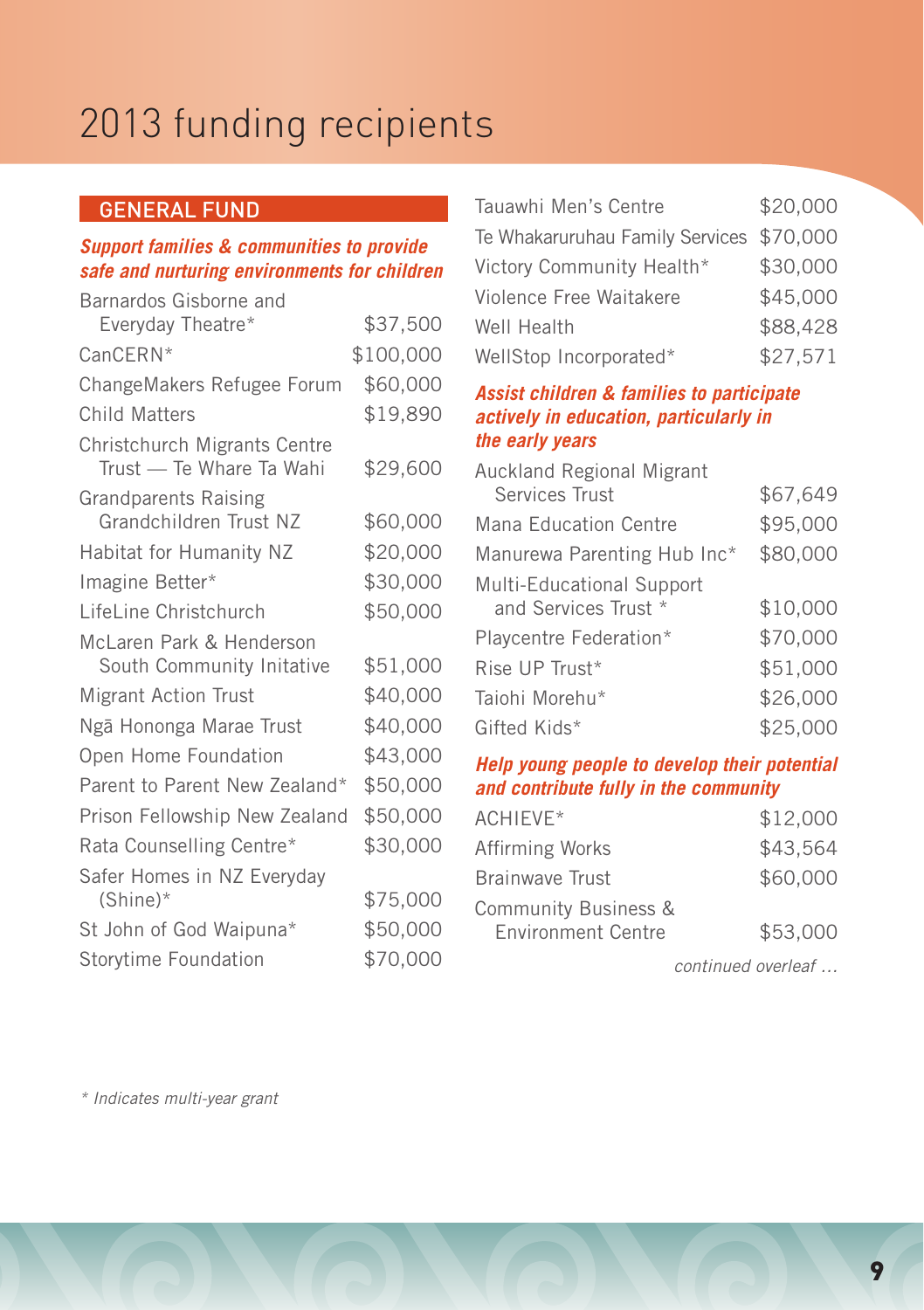# 2013 funding recipients

| Disabled Persons Assembly NZ                          | \$60,000 |
|-------------------------------------------------------|----------|
| <b>Emerge Supported Employment</b><br>Trust           | \$50,000 |
| Mental Health Education and<br>Resource Centre        | \$10,000 |
| National Collective of Independent<br>Women's Refuges | \$50,000 |
| Nga Rangatahi Toa Creative<br>Arts Initiative         | \$55,000 |
| NZ Red Cross                                          | \$55,000 |
| Partners Porirua                                      | \$75,000 |
| Pasifika Medical Association                          | \$50,000 |
| Tamaki Community<br>Development Trust                 | \$25,000 |
| Te Hana Community<br>Development Trust                | \$72,800 |
| The Training Cafe                                     | \$70,000 |
| Toi Ora Live Art Trust                                | \$30,000 |
| Tuia Charitable Trust                                 | \$60,000 |
| Tuilaepa Youth Mentoring<br>Service                   | \$48,000 |
| Wellington Region Kindergarten<br>Association         | \$34,000 |
| <b>Wellington Sexual Abuse</b><br>Network*            | \$15,350 |
| Western Community Centre*                             | \$62,000 |
| White Elephant Trust/Otautahi<br>Youth Council*       | \$45,000 |
| Working Together More Fund*                           | \$75,000 |

### Partnership Fund

### *2013 recipients (Year 1 of 5)*

| Henwood Trust*      | \$100,000 |
|---------------------|-----------|
| Pillars*            | \$100,000 |
| Robson Hanan Trust* | \$100,000 |

### *2012 recipients (Year 2 of 5)*

| Good Cents Porirua (Wesley                         |          |
|----------------------------------------------------|----------|
| Community Action)*                                 | \$80,000 |
| Great Start Taita*                                 | \$80,000 |
| Inspiring Communities*                             | \$60,000 |
| Tiakina ō Tātou Tamariki<br>(Te Ora Hou Aotearoa)* | \$80,000 |
| 2011 recipients (Year 3 of 5)                      |          |
| Every Child Counts*                                | \$75,000 |
| Great Fathers*                                     | \$75,000 |
| Jigsaw Family Services*                            | \$75,000 |
| Te Kahui Mana Ririki*                              | \$75,000 |
| 2010 Recipients (Year 4 of 5)                      |          |
| Big Buddy*                                         | \$66,000 |
| FIRST Foundation*                                  | \$66,000 |
| Thrive Teen Parent                                 |          |
| Support Trust*                                     | \$66,000 |
| 2009 Recipients (Year 5 of 5)                      |          |
| COMET Auckland*                                    | \$28,333 |
| Far North Parent Mentoring*                        | \$15,000 |
| Tairawhiti REAP*                                   | \$28,333 |
| WestREAP*                                          | \$28,333 |
| Convening and organisational<br>development        | \$30,802 |

\* Indicates multi-year grant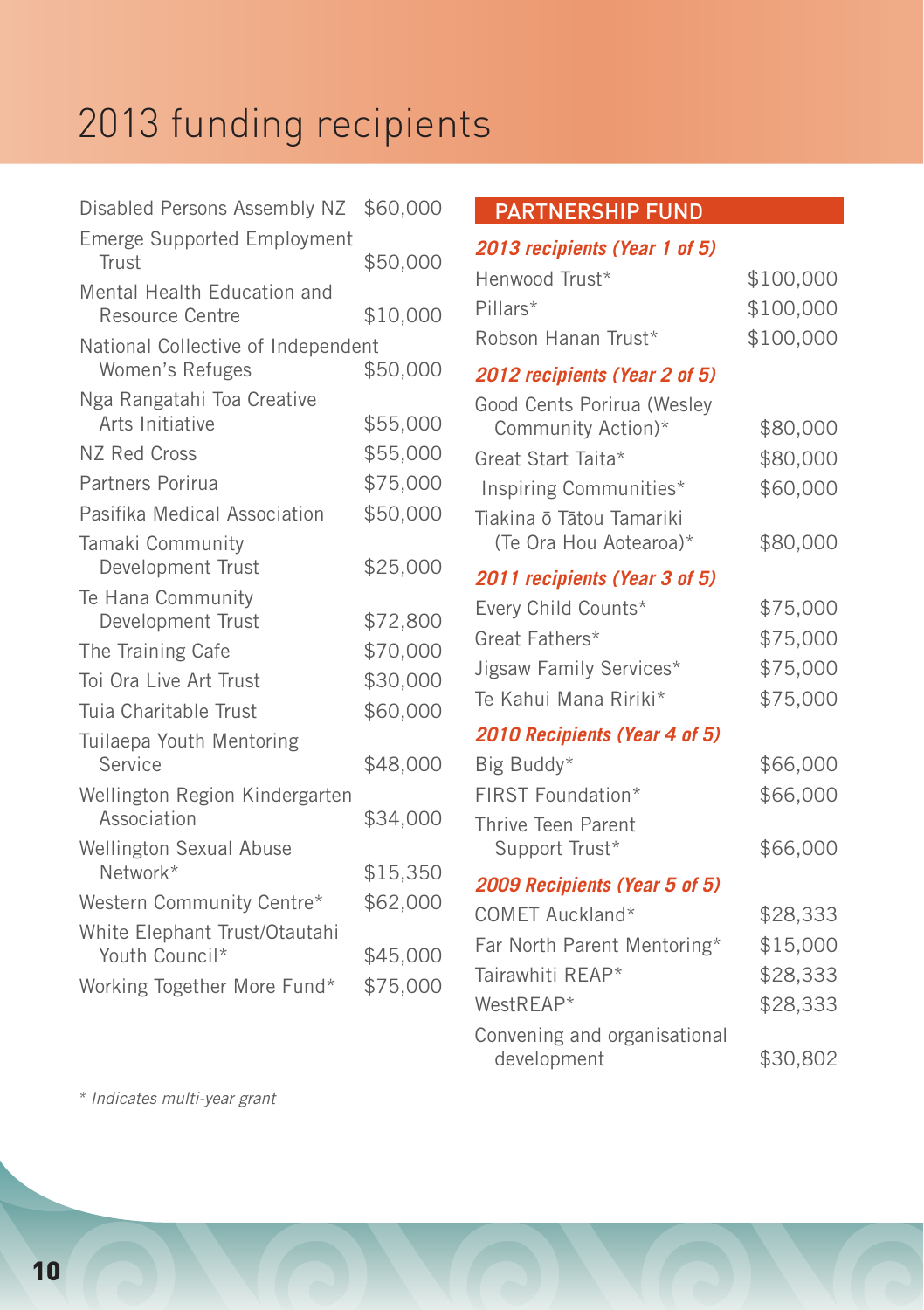# 2013 funding recipients

### **SPECIAL FOCUS FUND**

| <b>Auckland Art Gallery Foundation</b><br>(Year 3 of $3$ )*      | \$175,000 |
|------------------------------------------------------------------|-----------|
| Hikurangi Foundation<br>(Year 1 of $2$ )*                        | \$50,000  |
| Completion of the 2010 Curious<br>Classrooms science initiative: |           |
| - Auckland Council                                               | \$15,044  |
| - Kelly Tarlton's Sealife<br>Aquarium                            | \$7,500   |
| - Science Roadshow                                               | \$34,929  |
| - Stardome Observatory and<br>Planetarium                        | \$2,550   |
| - Programme management<br>and evaluation                         | \$18,921  |

### Earthquake Recovery Fund

| Addington Action*                              | \$12,500 |
|------------------------------------------------|----------|
| Adult Reading Assistance Scheme \$5,000        |          |
| <b>Belfast Community Network</b>               | \$15,000 |
| Caring for Carers                              | \$5,351  |
| Christchurch South Canterbury<br>Gardens Trust | \$10,000 |
| Christchurch South Community<br>Watch          | \$1,000  |
| <b>Community Energy Action Trust</b>           | \$5,000  |
| OSCAR Network in Christchurch                  | \$5,000  |
| <b>Shirley Community Trust</b>                 | \$30,000 |
| Southshore Residents Association \$9,500       |          |
| Youth Alive Trust                              | \$37,500 |

### Scholarships and Awards

#### *Todd Foundation Energy Research Scholarship*

| <b>Emily Clearwater (Auckland</b>                                      |          |
|------------------------------------------------------------------------|----------|
| University, Year 1 of 3)*                                              | \$25,000 |
| Sam Langdon-Arms (Canterbury<br>University, Year 2 of $3$ <sup>*</sup> | \$25,000 |
| Todd Croad (Otago University,                                          |          |
| Year $3$ of $3$ <sup>*</sup>                                           | \$25,000 |
| Conference attendence                                                  | \$3,000  |

### *2013 Awards for Excellence (Universities)*

| Helen Andreae (Victoria)     | \$12,000 |
|------------------------------|----------|
| Stephanie Borrelle (AUT)     | \$12,000 |
| Tom Brookman (Canterbury)    | \$12,000 |
| Elyse Dunn (Otago)           | \$7,000  |
| Harrisson Jull (Waikato)     | \$5,000  |
| Ben Robertson (Victoria)     | \$12,000 |
| Matthew Signal (Canterbury)  | \$10,000 |
| Helen Warburton (Canterbury) | \$12,000 |

#### *2013 Awards for Excellence (Polytechnics)*

| David Coufal (Christchurch) | \$4,650 |
|-----------------------------|---------|
| Rodja Crook (Christchurch)  | \$3,350 |
| Kristy Pearson (Waikato)    | \$7,000 |
| Lauren Redshaw (Otago)      | \$4,000 |
| Cate Shields (Otago)        | \$6,000 |

### 2013 funds total: \$4,575,949

\* Indicates multi-year grant